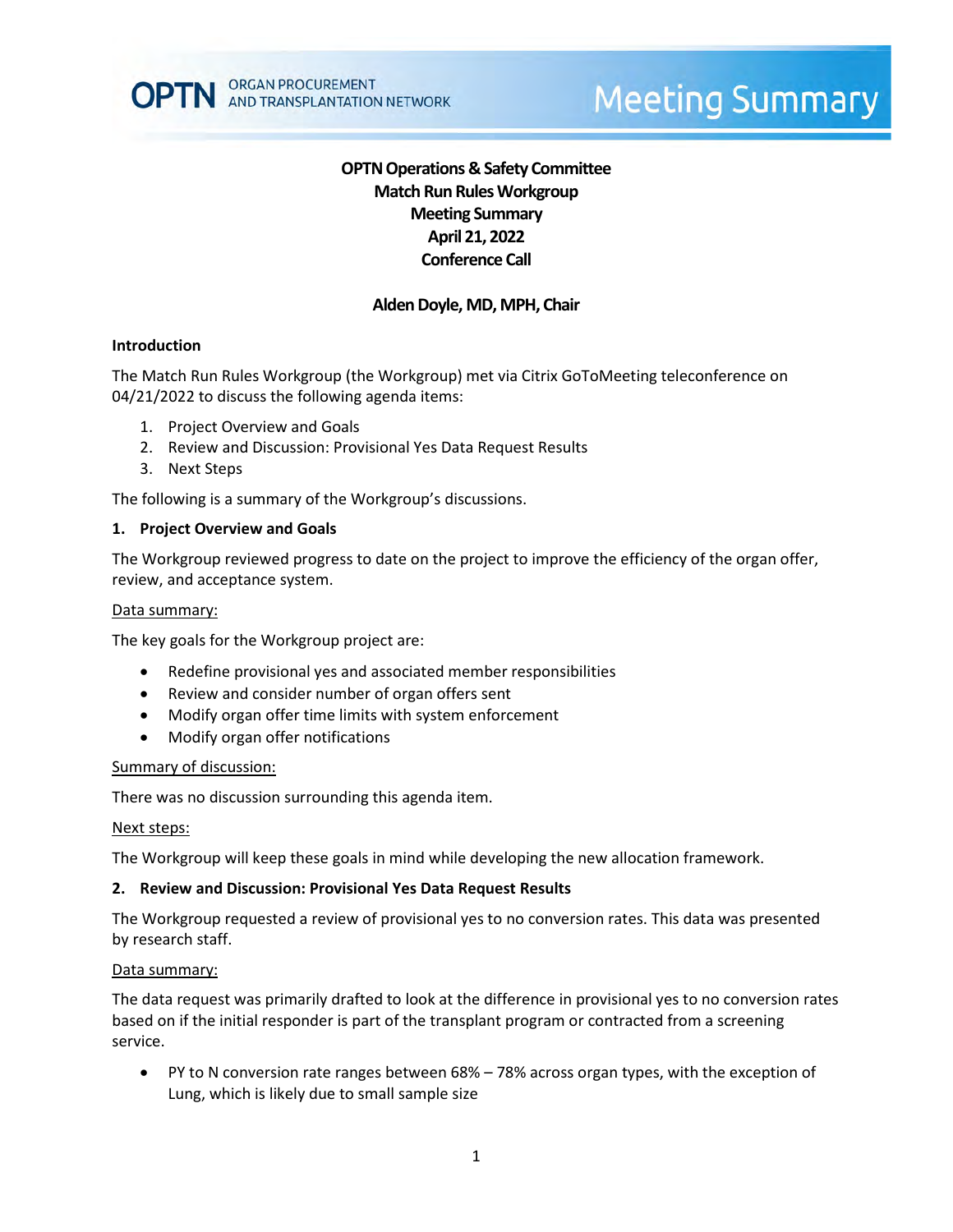- Conversion rate remains consistent across organ types regardless of the responder's affiliation
- There is a slight increase in conversion rate from day to night
- For Kidney, on average 8.8 programs after the final acceptor were notified
- Not a significant difference in excess programs notified from day to night
- Provisional yes to no conversion rates were higher after the removal of Direct Service Area (DSA)

# Summary of discussion:

The Chair wondered what the Workgroup thought of the findings. A member considered that this data was not altogether surprising considering what transplant program staff have been saying. They added that something they have heard is programs will receive offers significantly past the acceptance sequence due to Organ Procurement Organizations (OPOs) repeatedly backing up their acceptance. The Chair noted this was supported by the data request, which stated that programs are receiving approximately double the number of offers that OPOs need to achieve an acceptance. A second member said that this also leads to obfuscation of legitimate offers, as programs do not know which offers have a reasonable chance of reaching them.

The member proceeded to say that, in their conversations with colleagues about the tiered framework, the reception has been positive, as it provides accountability for OPOs to feel confident in their acceptances.

Another member suggested that part of the problem with provisional yes in the current system is the timeframe for offer evaluation; programs feel they don't have enough time to consider the offer before responding to it. The OPTN Transplant Coordinators Committee (TCC) received a presentation on the proposed allocation structure, and provided the following feedback:

- Any changes to the allocation system should be implemented slowly
- Late turndowns should be addressed in the system
- There should be consequences for programs that do not abide by the outlined responsibilities
- The Workgroup needs to have policy definitions for terms like backup

The Chair asked if there were any analysis done on programs that received an offer, but the organ was accepted earlier than their sequence. Staff responded that this conversion rate was noticeably lower than before the accepting sequence, likely due to being able to leave a provisional acceptance on the match run with no consequence.

A member noted that intestine offers demonstrated the highest provisional yes to no conversion rate. They speculated that there could be policy guidelines defining what a suitable intestine offer is.

It was also noted that some programs have a practice of putting provisional acceptances on match runs that they have only been verbally notified of in order to put a placeholder on it. This likely contributes to a high provisional yes to no conversion rate as the provisional acceptance is only being used as a locator by a coordinator for the match run. A member considered that this could be the new function of the Tier III evaluation; they are used as a placeholder for offers that do not meet immediate program refusal criteria.

The member also added that the conversion rate data could be useful in convincing programs to use offer filters, as the goal of the usage of offer filters is to reduce the number of unacceptable offers. They also reiterated that successful usage of offer filters does not always mean a program accepts more organs; it is an increase in the overall utilization rate of organs.

The Chair noted that, between two OPOs located in close geographic proximity, though they shared a similar number of programs needed per kidney match, one notified significantly more programs. A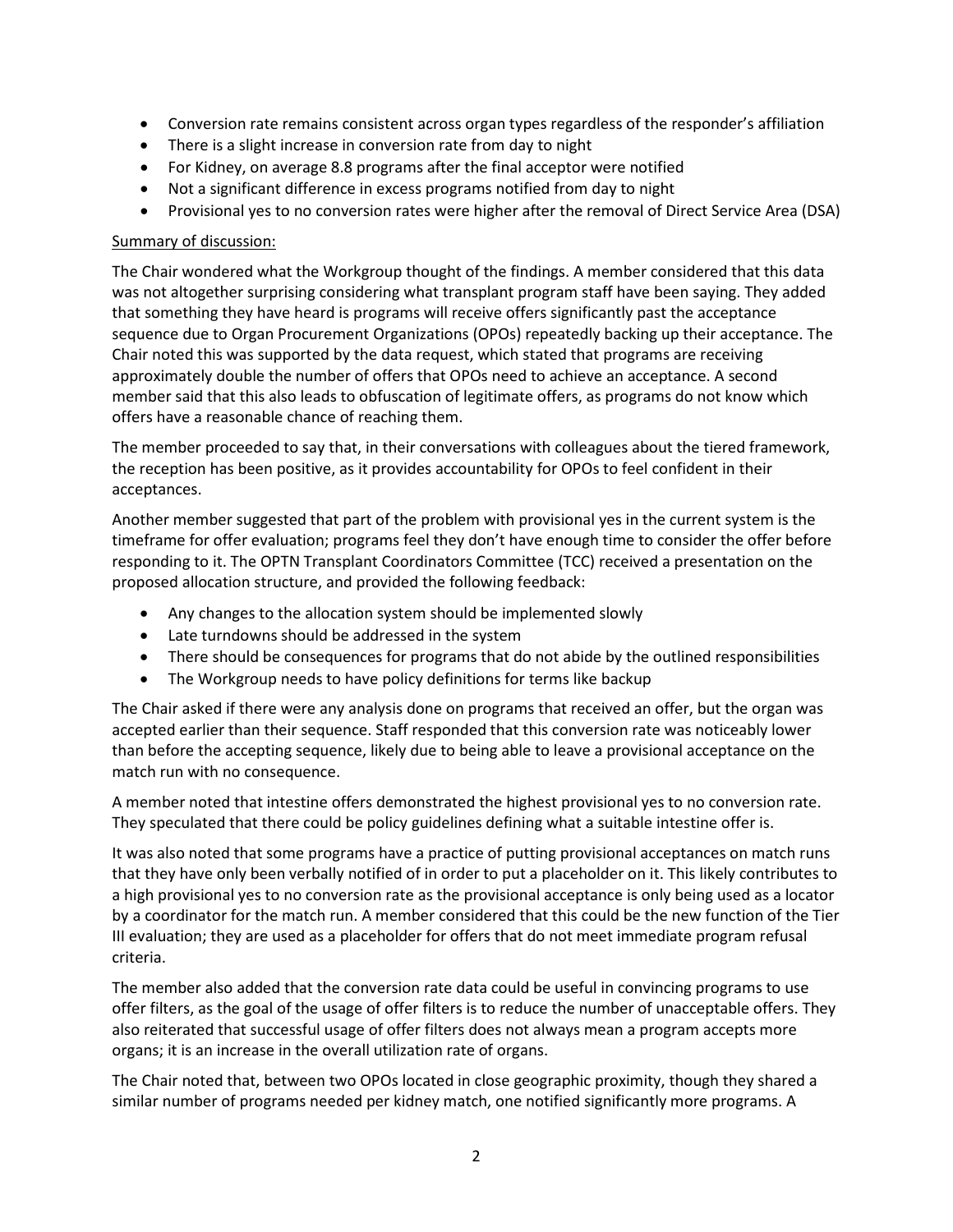member added that this could be due to local practices, such as how tissue typing material is distributed. They added that this could potentially be a function of Tier II offers in the new system.

# Next steps:

The Workgroup will consider the data presented in their development of their concept paper.

## **3. Next Steps**

The Workgroup was updated on the goal of providing a request for feedback for the August 2022 public comment cycle.

# Summary of discussion:

There was no discussions surrounding this item.

## Next steps:

The Workgroup will keep this timeline in mind in their development of the project.

## **Upcoming Meetings**

- May 19, 2022
- June 16, 2022